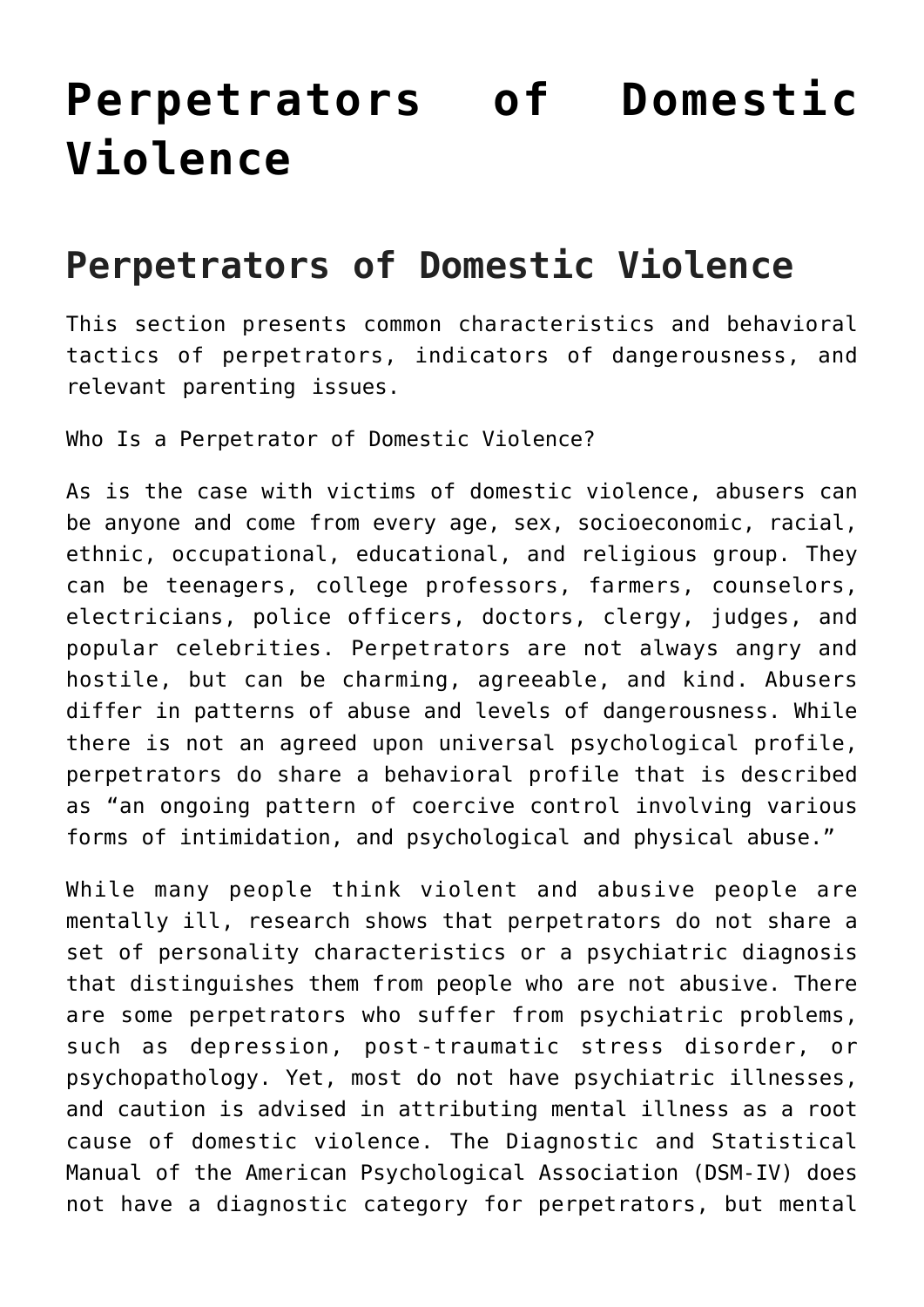illness should be viewed as a factor that can influence the severity and nature of the abuse.

Examples of the most prevalent behavioral tactics by perpetrators include:

• *Abusing power and control*. The perpetrator's primary goal is to achieve power and control over their intimate partner. In order to do so, perpetrators often plan and utilize a pattern of coercive tactics aimed at instilling fear, shame, and helplessness in the victim. Another part of this strategy is to change randomly the list of "rules" or expectations the victim must meet to avoid abuse. The abuser's incessant degradation, intimidation, and demands on their partner are effective in establishing fear and dependence. It is important to note that perpetrators may also engage in impulsive acts of domestic violence and that not all perpetrators act in such a planned or systematic way.

• *Having different public and private behavior.* Usually, people outside the immediate family are not aware of and do not witness the perpetrator's abusive behavior. Abusers who maintain an amiable public image accomplish the important task of deceiving others into thinking they are loving, "normal," and incapable of domestic violence. This allows perpetrators to escape accountability for their violence and reinforces the victims' fears that no one will believe them.

• *Projecting blame.* Abusers often engage in an insidious type of manipulation that involves blaming the victim for the violent behavior. Such perpetrators may accuse the victim of "pushing buttons" or "provoking" the abuse. By diverting attention to the victim's actions, the perpetrator avoids taking responsibility for the abusive behavior. In addition to projecting blame on the victim, abusers also may project blame on circumstances, such as making the excuse that alcohol or stress caused the violence.

• *Claiming loss of control or anger problems.* There is a common belief that domestic violence is a result of poor impulse control or anger management problems. Abusers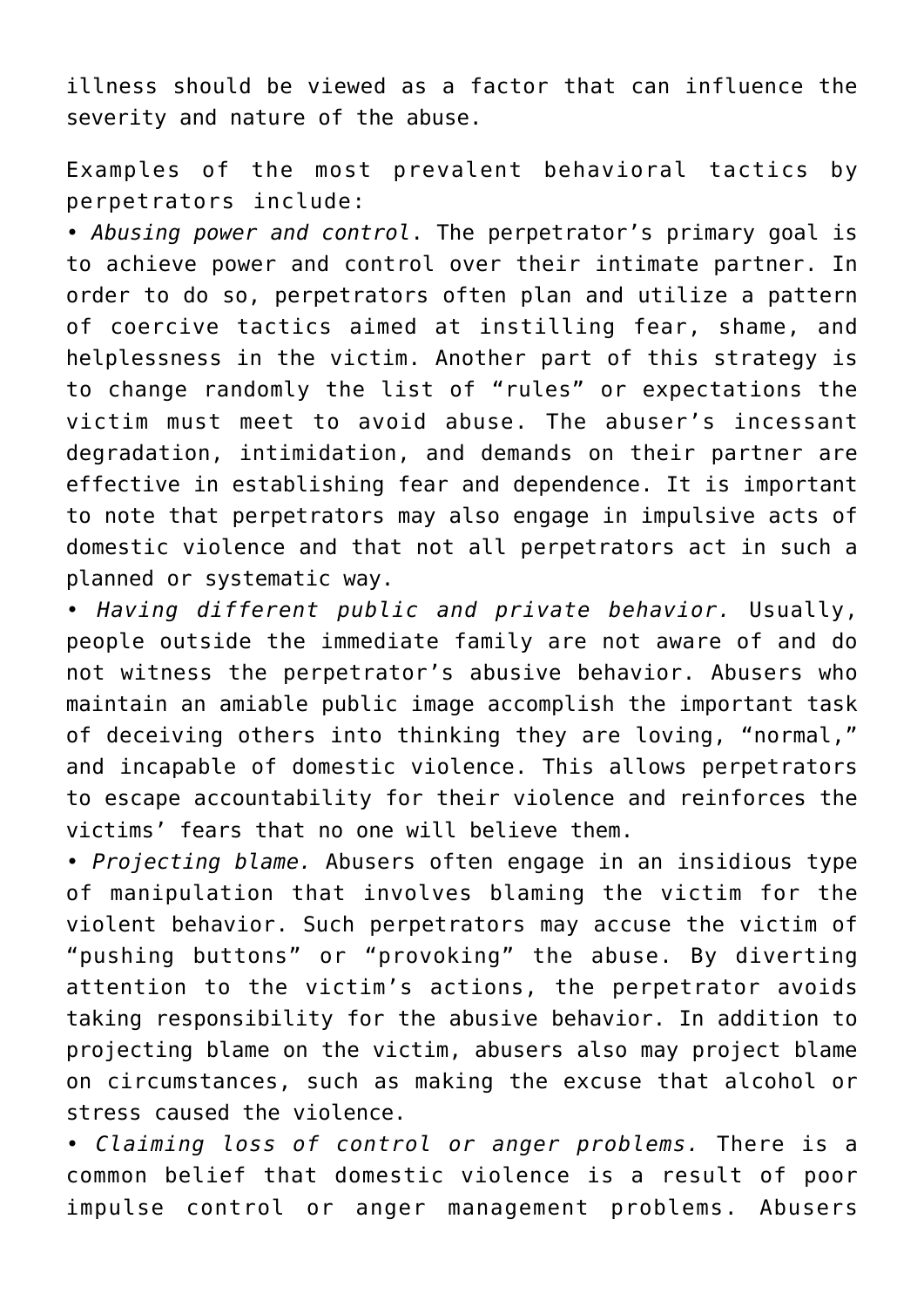routinely claim that they "just lost it," suggesting that the violence was an impulsive and rare event beyond control. Domestic violence is not typically a singular incident nor does it simply involve physical attacks. It is a deliberate set of tactics where physical violence is used to solidify the abuser's power in the relationship. In reality, only an estimated 5 to 10 percent of perpetrators have difficulty with controlling their aggression.Most abusers do not assault others outside the family, such as police officers, coworkers, or neighbors, but direct their abuse toward the victim or children. This distinction challenges claims that they cannot manage their anger.

• *Minimizing and denying the abuse.* Perpetrators rarely view themselves or their actions as violent or abusive. As a result, they often deny, justify, and minimize their behavior. For example, an abuser might forcibly push the victim down a flight of stairs, then tell others that the victim tripped. Abusers also rationalize serious physical assaults, such as punching or choking, as "self-defense." Abusers who refuse to admit they are harming their partner present enormous challenges to persons who are trying to intervene. Some perpetrators do acknowledge to the victim that the abusive behavior is wrong, but then plead for forgiveness or make promises of refraining from any future abuse. Even in situations such as this, the perpetrator commonly minimizes the severity or impact of the abuse.

It is equally important to acknowledge that abusers also possess positive qualities. There are abusers who are remorseful, accept responsibility for their violence, and eventually stop their abusive behavior. Perpetrators are not necessarily "bad" people, but their abusive behavior is unacceptable. Some perpetrators have childhood histories where they were physically or sexually abused, neglected, or exposed to domestic abuse. Some suffer from substance abuse and mental health problems. All of these factors can influence their psychological functioning and contribute to the complexity and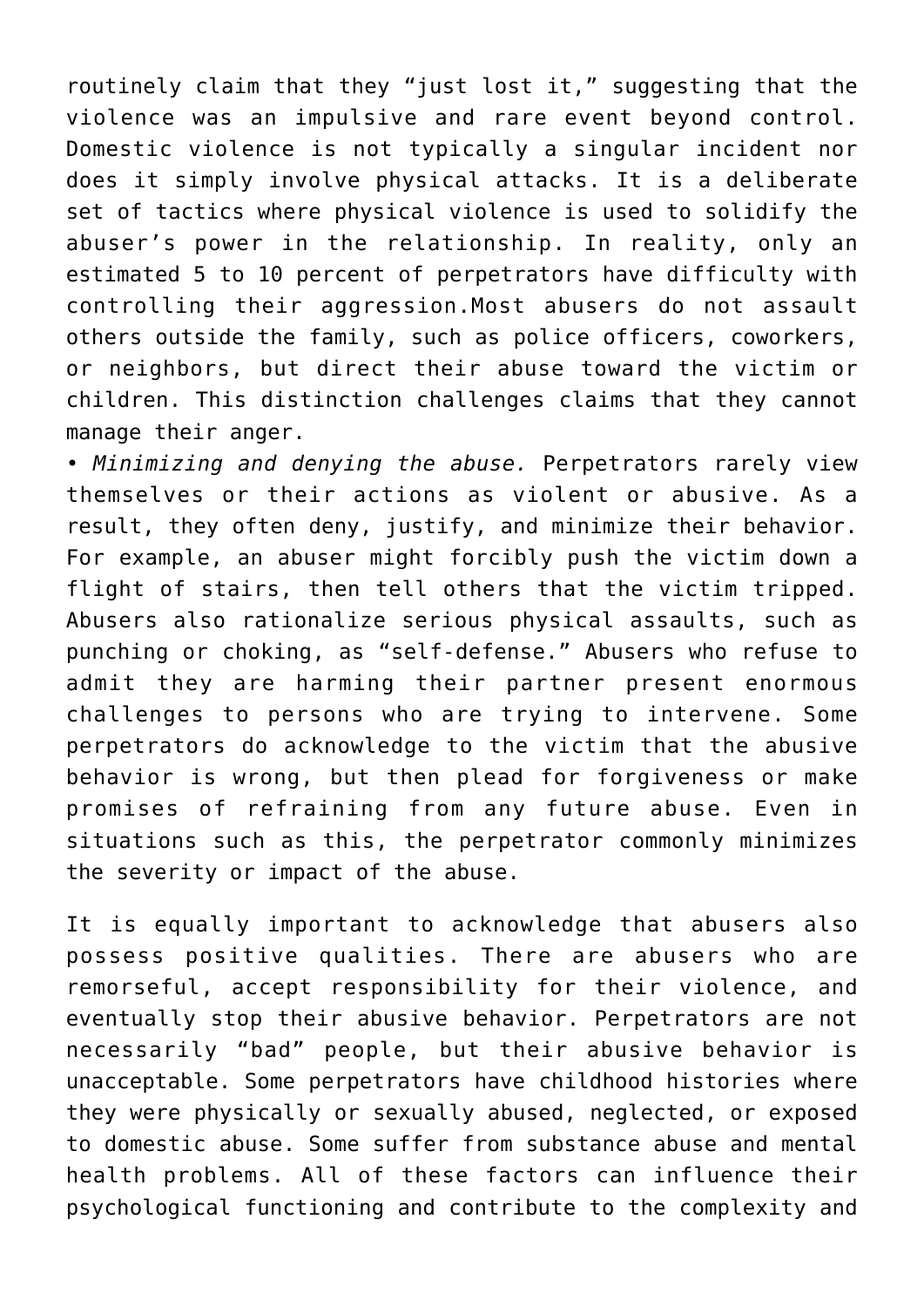severity of the abusive behavior. Perpetrators need support and intervention to end their violent behavior and any additional problems that compound their abusive behavior. Through specialized interventions, community services, and sanctions, some abusers can change and become nonviolent.

## **Indicators of Dangerousness**

Different levels of violence and types of abuse are perpetrated by domestic violence offenders. Some abusers rarely use physical violence, while others assault their partners daily. There are perpetrators who are only abusive towards family members and others who are violent toward a variety of people. There are abusers who are more likely to inflict serious injury or become homicidal. Some frequently degrade the victim, while some rarely, if ever, implement that particular tactic.

It is critical that professionals and community service providers who intervene in domestic violence cases engage in thorough and continuous assessment of the perpetrator's level of dangerousness. Evaluating this dangerousness involves identifying risk indicators that reflect the capacity to continue perpetrating severe violence. Although domestic violence homicides or severe assaults cannot be predicted, there are several risk factors that help determine the likelihood that severe forms of violence may be imminent. The greater the number or the intensity of the following indicators, the more likely a severe or life-threatening attack will occur:

- *Threats or thoughts of homicide and suicide;*
- *Possession or access to weapons;*
- *Use of weapons in a threatening or intimidating manner;*
- *Extreme jealousy or obsession with the victim;*

*• Physical attacks, verbal threats, and stalking during a separation or divorce;*

- *Kidnapping or hostage taking;*
- *Sexual assault or rape;*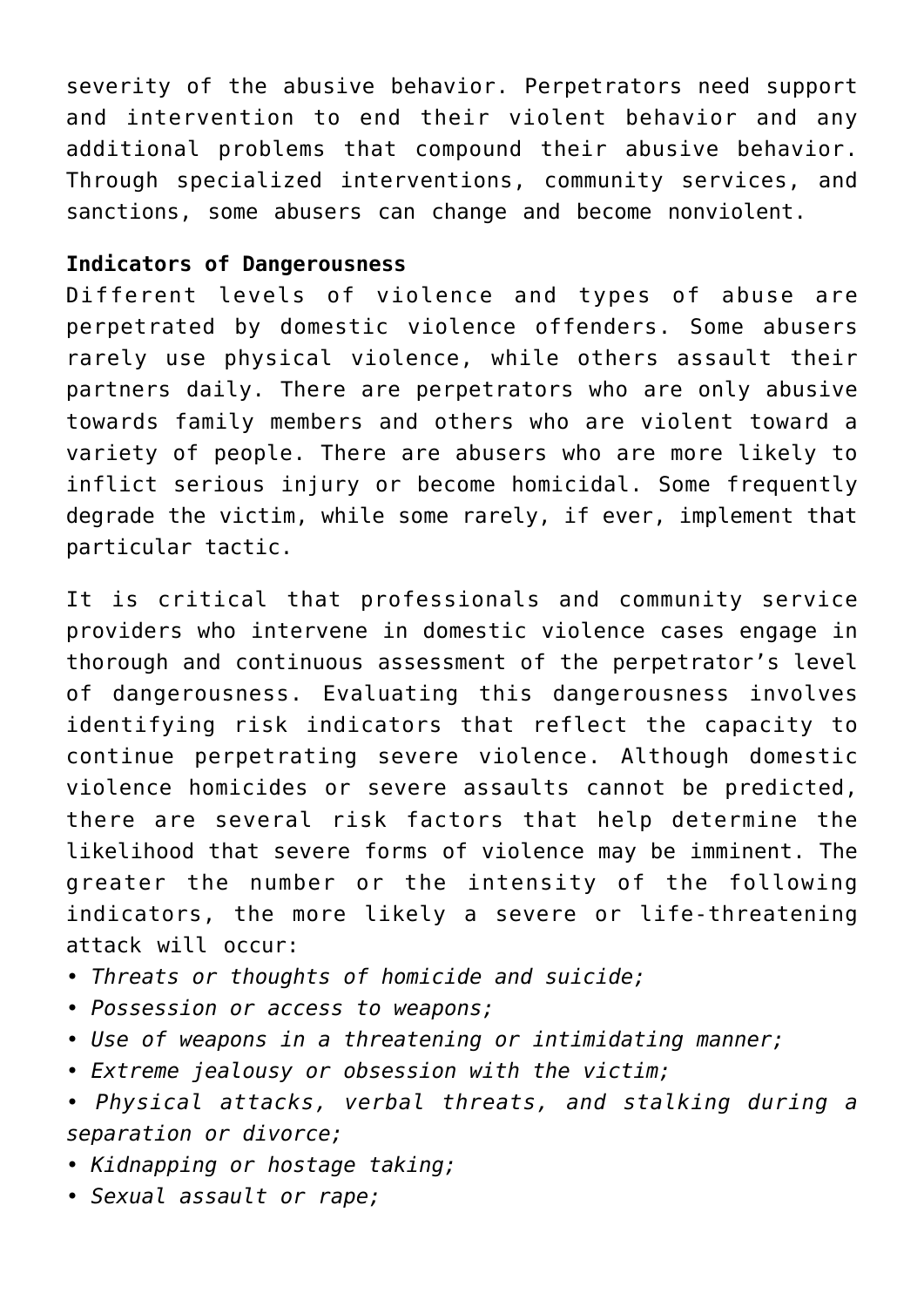- *Prior abusive incidents that resulted in serious injury;*
- *History of violence with previous partners and children;*
- *Psychopathology or substance abuse.*

The above factors pose a substantial risk to victims of domestic violence and possibly to their children. It also is important to ask for the victim's assessment of the abuser's dangerousness. Extremely dangerous perpetrators can be safety threats to people who are involved in the victim's life, individuals trying to help, or the children. It is crucial that community professionals who work with violent families incorporate these risk indicators into their assessments and interventions because failure to do so can seriously compromise the lives of everyone involved.

## **Parenting and the Perpetrator**

Can perpetrators be supportive parents when they are abusive towards the other parent? An emerging issue facing victims of domestic violence and child advocacy groups is the role and impact that perpetrators have in their children's lives. There are perpetrators who have positive interactions with their children, provide for their physical and financial needs, and are not abusive towards them. There also are perpetrators who neglect or physically harm their children. Although abusers vary tremendously in parenting styles, there are some behaviors common among perpetrators that can have harmful effects on children:

**Authoritarianism.** Perpetrators can be rigid and demanding with their children. They often have high and unrealistic expectations and expect children to obey without question or resistance. This parenting style is intimidating for children and alters their sense of safety around the abuser. These perpetrators are more likely to use harsher forms of physical discipline, which can make the children increasingly vulnerable to becoming direct targets of violence.

**Neglect, irresponsibility, and lack of involvement**. Some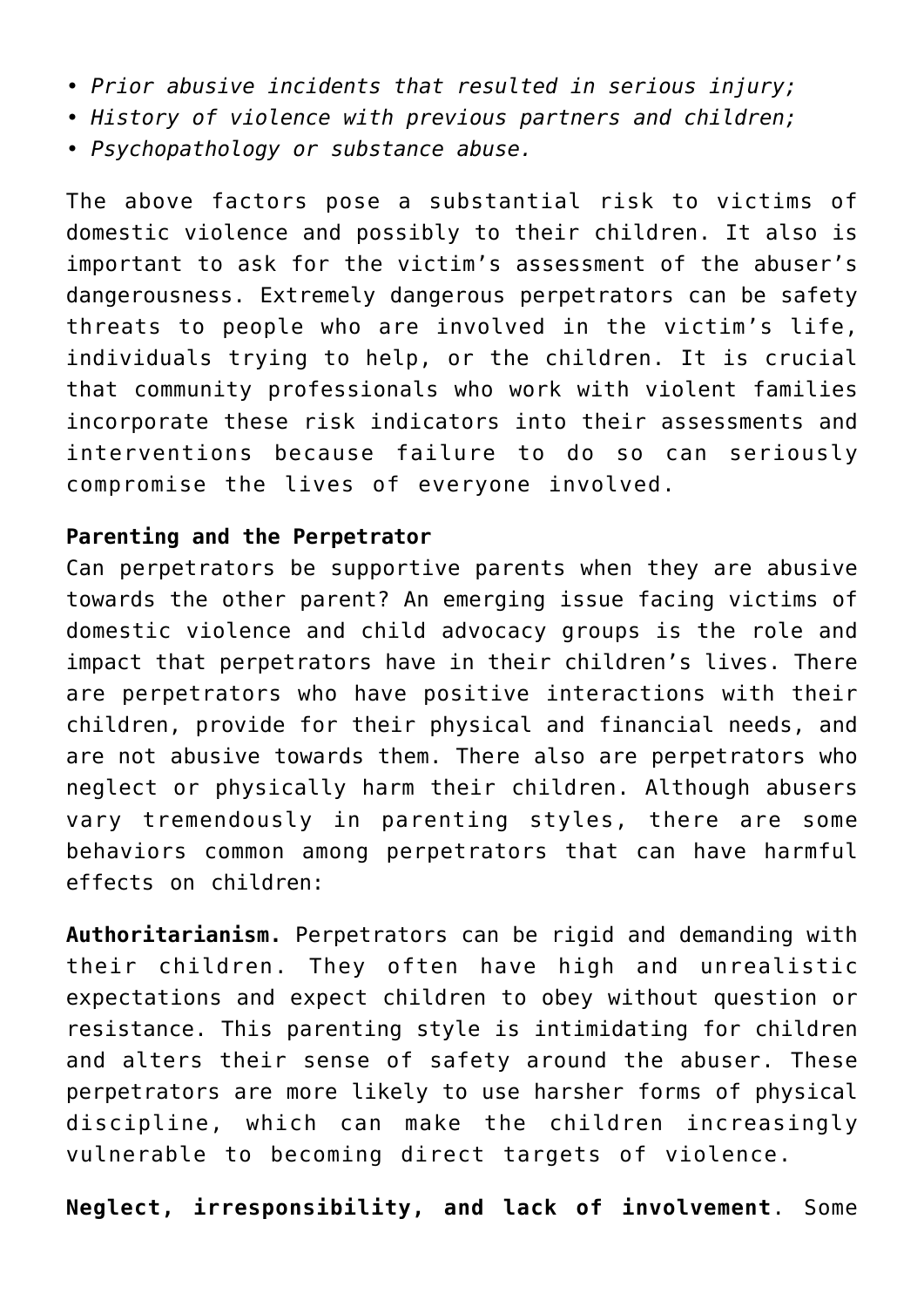abusers are infrequently involved in the daily parenting activities of their children. They may view their children as hindrances and become easily annoyed with them. Furthermore, the perpetrator's preoccupation with controlling the partner and meeting his or her own emotional needs leaves little time to engage the children. Unfortunately, the perpetrator's physical and emotional unavailability can produce unrequited feelings of anticipation and fondness in the children who eagerly await attention.

**Undermining the victim**. The perpetrator's coercive and violent behavior towards the victim sometimes sends children a message that it is acceptable for them to treat that parent in the same manner. More overt tactics that weaken the victim's influence over the children include the perpetrator disregarding the victim's parenting decisions, telling the children that the victim is an inadequate parent, and belittling the victim in the presence of the children. Being victimized by abuse can lead children to perceive the parent in a weaker, passive role with no real authority over their lives.

**Self-centeredness.** Some perpetrators use their children to meet their own emotional needs. Perpetrators may expect their children to be immediately available only when they are interested and often overwhelm them with their problems. This can result in children feeling burdened and responsible for helping their parent while their own needs are neglected.

**Manipulation.** To gain power in the home, perpetrators may manipulate their children into aligning against the victim. Abusers may make statements or exhibit behaviors that confuse the children regarding who is responsible for the violence and coerce them into believing that they are the preferable parent. Abusers also may directly or indirectly use their children to control and intimidate the victim. Perpetrators sometimes may threaten to abduct, seek sole custody of, or physically harm the children if the victim is not compliant.